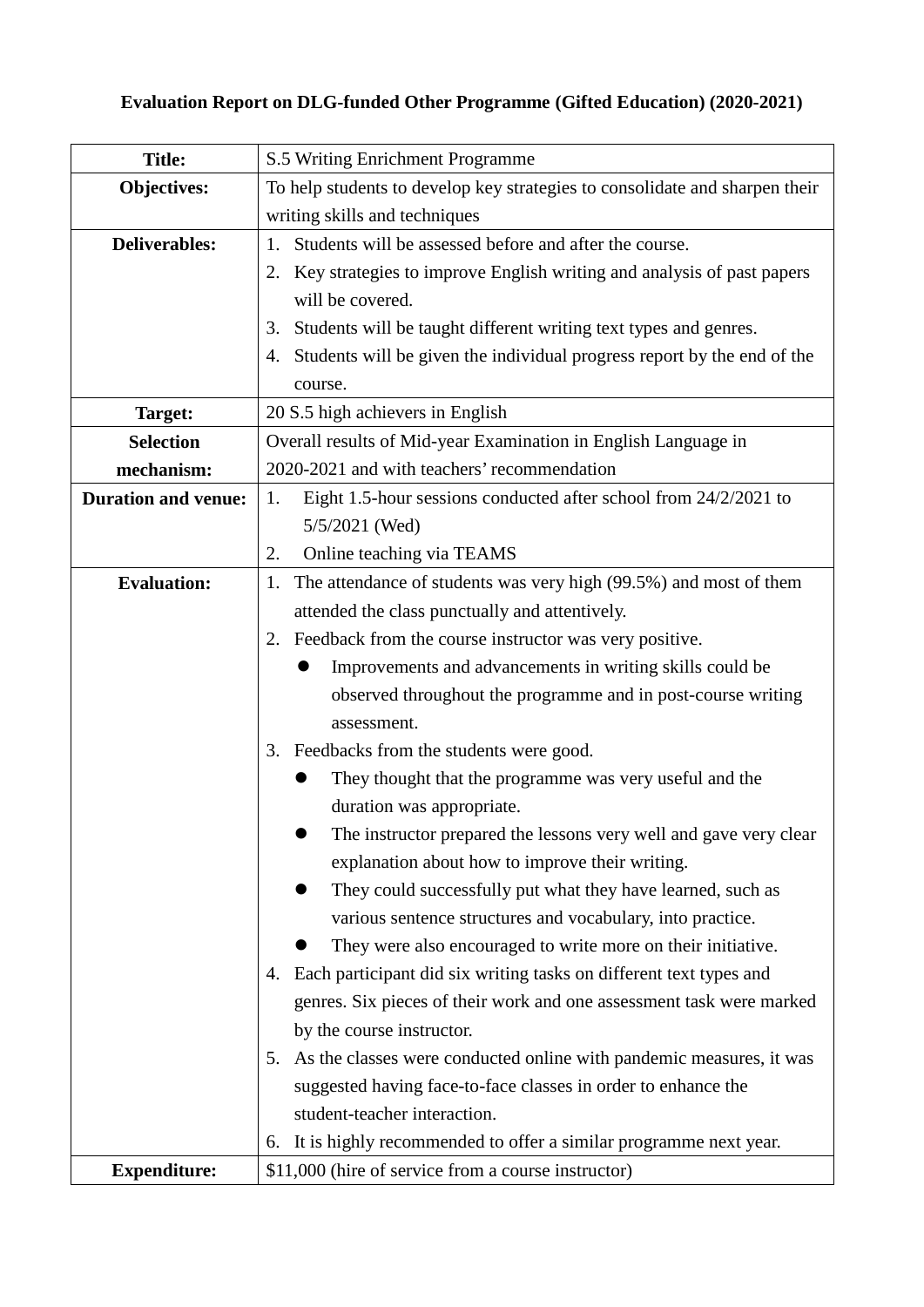# **Evaluation Report on DLG-funded Other Programme (Gifted Education) (2020-2021)**

| <b>Title:</b>              | Self-paced e-learning packages                                            |  |  |
|----------------------------|---------------------------------------------------------------------------|--|--|
| <b>Objectives:</b>         | To provide an alternative self-directed learning channel for students who |  |  |
|                            | have keen interest and are gifted in Mathematics                          |  |  |
| <b>Deliverables:</b>       | This programme could let students who have keen interest and are gifted   |  |  |
|                            | in Mathematics practice self-learning and work on e-learning materials at |  |  |
|                            | their own pace.                                                           |  |  |
| Target:                    | Top 10 S.4 Students and top 15 students in the form                       |  |  |
| <b>Selection</b>           | Sorting and selection was based on the past examination data              |  |  |
| mechanism:                 | $(2019-2020)$                                                             |  |  |
| <b>Duration and venue:</b> | 2020 November - 2021 June; Online Platform                                |  |  |
| <b>Evaluation:</b>         | Overall performance of all students enrolled in the programme was         |  |  |
|                            | satisfactory. All students passed in the end-of-course proficiency        |  |  |
|                            | assessments.                                                              |  |  |
| <b>Expenditure:</b>        | \$5000                                                                    |  |  |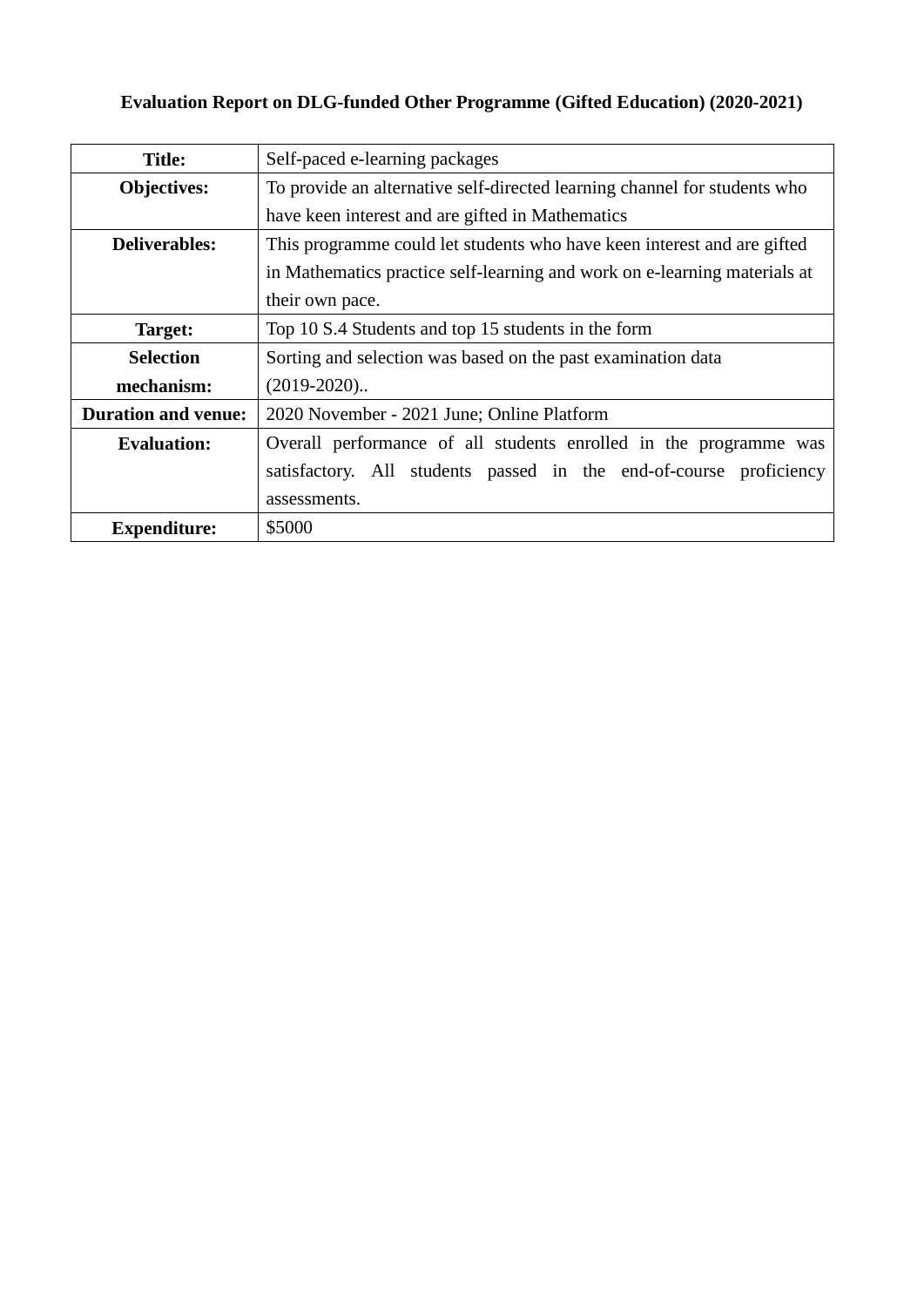#### **Evaluation Report on DLG-funded Other Programme(Gifted Education) (2020-21)**

| <b>Title:</b>               | S5 Advanced Chinese Language Writing Programme                                                                                                                                            |
|-----------------------------|-------------------------------------------------------------------------------------------------------------------------------------------------------------------------------------------|
|                             | (中五寫作能力提升課程)                                                                                                                                                                              |
| <b>Objectives:</b>          | To further enhance students' writing skills                                                                                                                                               |
| <b>Deliverables:</b>        | Students' writing skills would be enhanced.                                                                                                                                               |
| <b>Target:</b>              | Twenty-five S.5 high achievers in Chinese Language                                                                                                                                        |
| <b>Selection mechanism:</b> | Overall results of Chinese Language in Paper 2 in 2019-2020 mid-year<br>and<br>with<br>teachers'<br>final-year<br>coursework,<br>exam<br><b>or</b><br>exam,<br>recommendation.            |
| <b>Duration and venue:</b>  | Eight lessons from November 2020 to March 2021 at the school campus<br>and at home (online lesson due to COVID-19)                                                                        |
| <b>Evaluation:</b>          | 80.0% of the students found the course useful and 84.0% of the students<br>found that the course could enhance the writing skills. A similar<br>programme will be conducted in 2021/2022. |
| <b>Expenditure:</b>         | \$20,000.00                                                                                                                                                                               |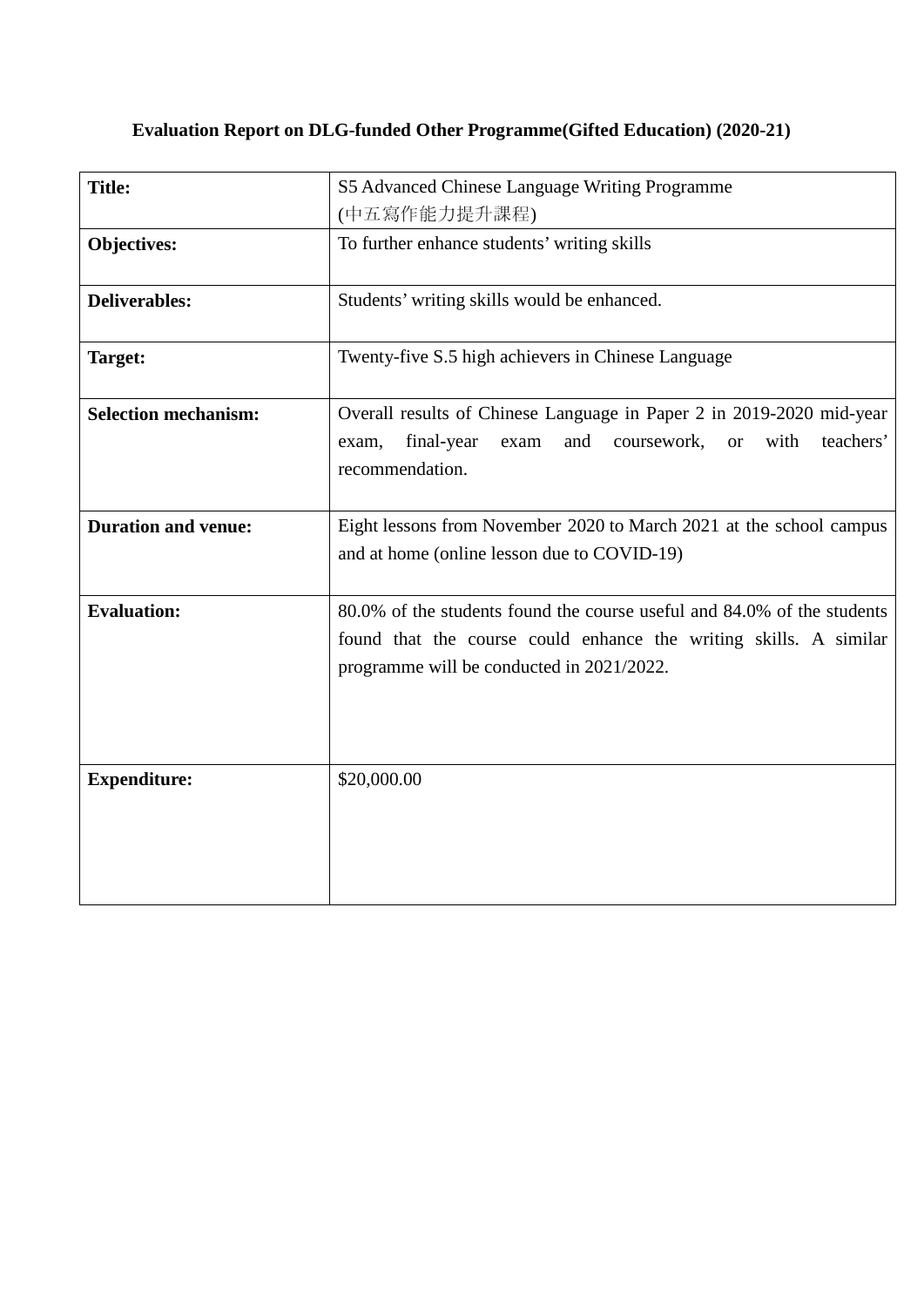# **Evaluation Report on DLG-funded Other Programme(Gifted Education) (2020-21)**

| <b>Title:</b>               | S6 Advanced Chinese Language Writing Programme<br>(中六寫作能力提升課程)                                                                                                                            |
|-----------------------------|-------------------------------------------------------------------------------------------------------------------------------------------------------------------------------------------|
| Objectives:                 | To further enhance students' writing skills                                                                                                                                               |
| <b>Deliverables:</b>        | Students' writing skills would be enhanced.                                                                                                                                               |
| Target:                     | Twenty-five S.6 high achievers in Chinese Language                                                                                                                                        |
| <b>Selection mechanism:</b> | Overall results of Chinese Language in Paper 2 in 2018-2019 mid-year<br>and<br>with<br>teachers'<br>final-year<br>coursework,<br>exam<br><b>or</b><br>exam,<br>recommendation.            |
| <b>Duration and venue:</b>  | Five lessons from October 2020 to November 2020 at the school campus                                                                                                                      |
| <b>Evaluation:</b>          | 88.9% of the students found the course useful and 88.9% of the students<br>found that the course could enhance the writing skills. A similar<br>programme will be conducted in 2021/2022. |
| <b>Expenditure:</b>         | \$10,000.00                                                                                                                                                                               |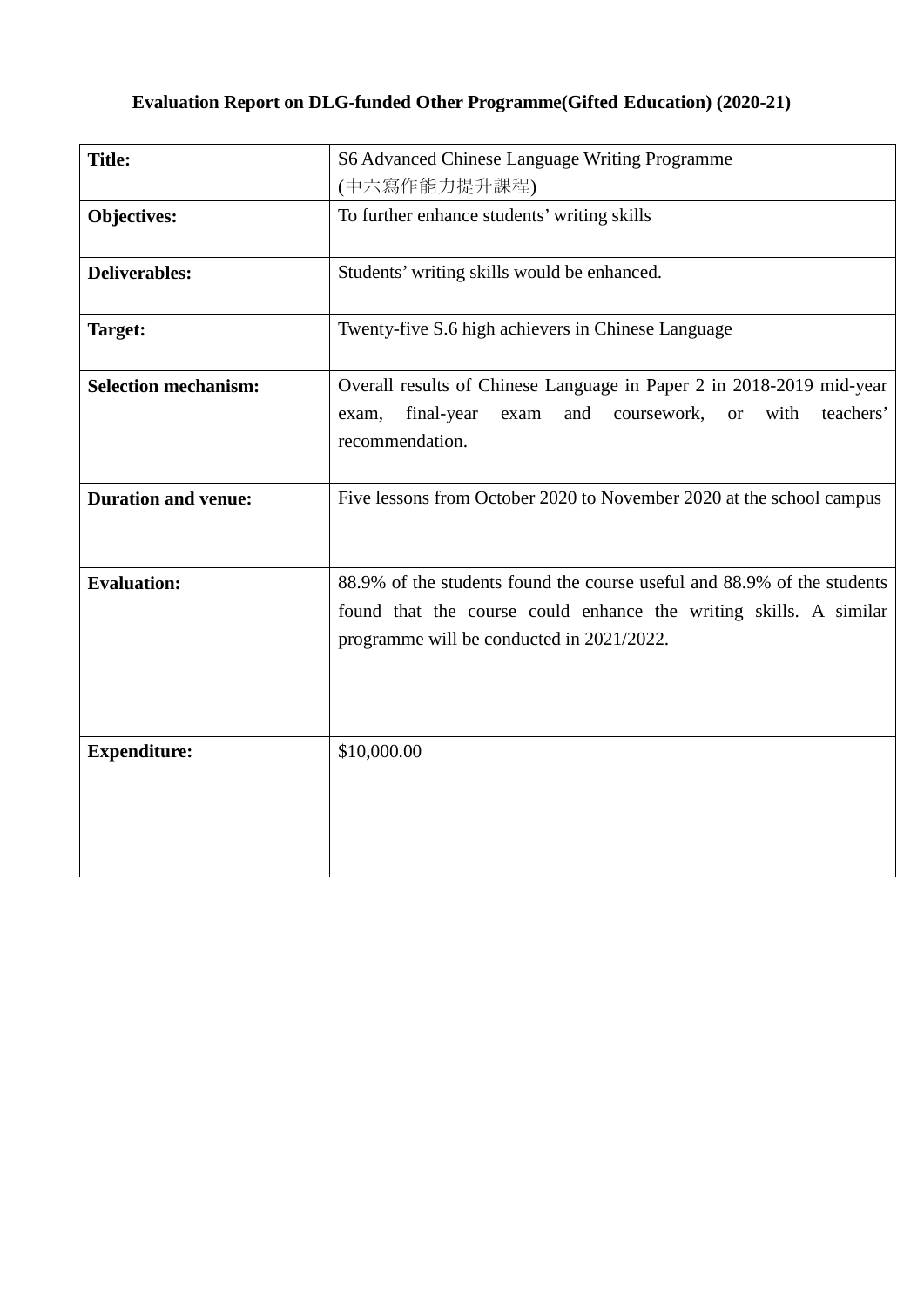|  |  | <b>Evaluation Report on DLG-funded Other Programme (Gifted Education) (2020-21)</b> |  |
|--|--|-------------------------------------------------------------------------------------|--|

| <b>Title:</b>               | Elite Class (training on examination skills)                                                                                                                                                                                                                                                                                                                                         |
|-----------------------------|--------------------------------------------------------------------------------------------------------------------------------------------------------------------------------------------------------------------------------------------------------------------------------------------------------------------------------------------------------------------------------------|
| Objectives:                 | To enhance students' examination skills in Liberal Studies<br>To develop critical and logical thinking skills                                                                                                                                                                                                                                                                        |
| <b>Deliverables:</b>        | Result of participants in the Final Exam will be improved                                                                                                                                                                                                                                                                                                                            |
| Target:                     | 20 students with good performance in Liberal Studies                                                                                                                                                                                                                                                                                                                                 |
| <b>Selection mechanism:</b> | Results of the Mid-year exam and test in Liberal Studies in 2020/21<br>academic year                                                                                                                                                                                                                                                                                                 |
| <b>Duration and venue:</b>  | Tutorial lessons will be arranged after school for S4 high achievers                                                                                                                                                                                                                                                                                                                 |
| <b>Evaluation:</b>          | According to guideline given by the EDB for prevention of COVID<br>19, students were not allowed to have lunch in school.<br>It was<br>impossible to arrange face-to -face tutorial lessons in the afternoon<br>(after school). After considering the effectiveness of online<br>tutorial and difficulty in recruiting qualified tutor, the tutorial<br>lessons have been cancelled. |
| <b>Expenditure:</b>         | \$0                                                                                                                                                                                                                                                                                                                                                                                  |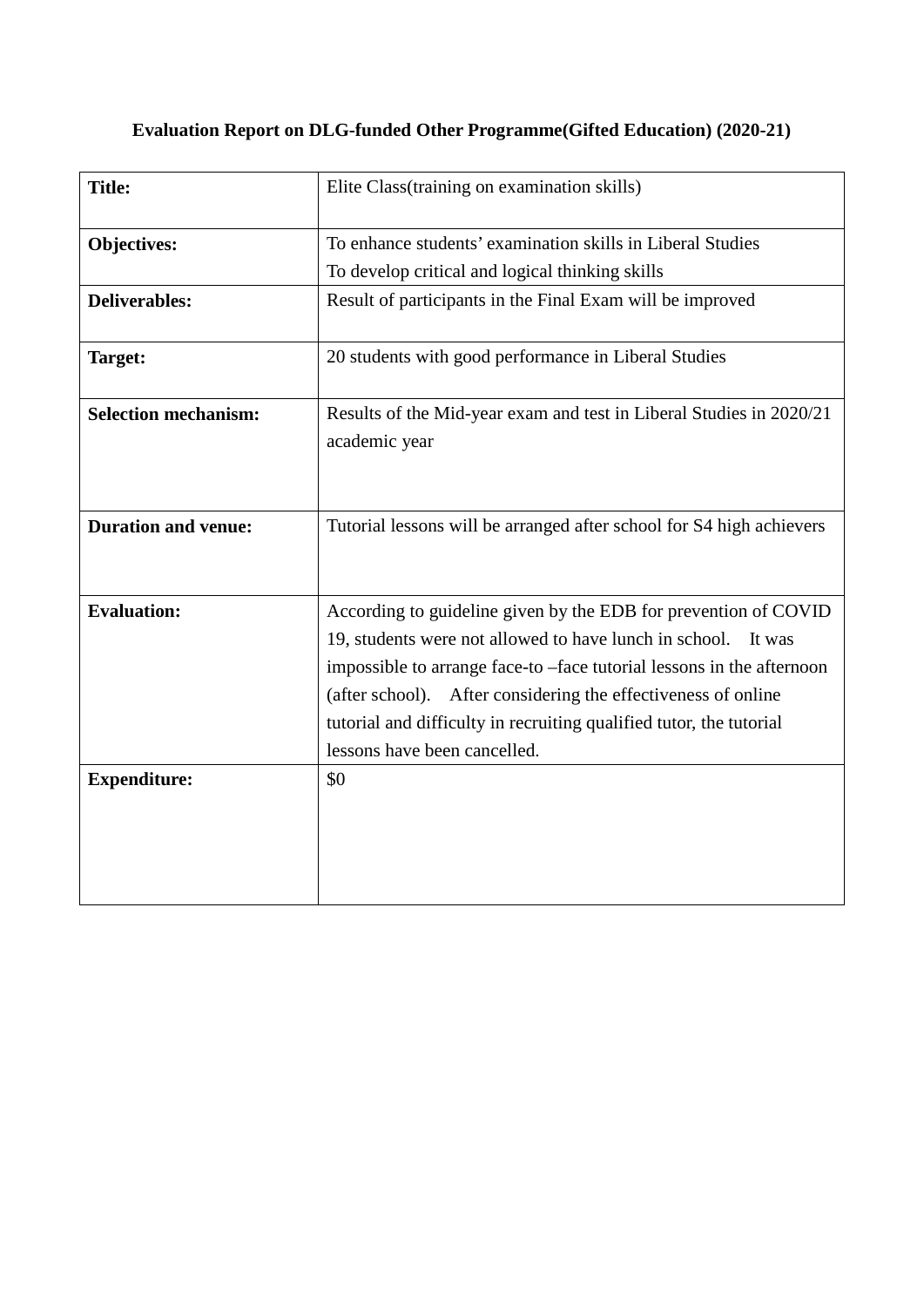# **Evaluation Report on DLG-funded Other Programme (Gifted Education) (2020-2021)**

| <b>Title:</b>              | Coding skills training exam skills training                                 |  |
|----------------------------|-----------------------------------------------------------------------------|--|
| <b>Objectives:</b>         | To boost students' confidence in digital skills and coding skills<br>1.     |  |
|                            | To cater for learner diversity by providing more challenging tasks to<br>2. |  |
|                            | gifted students                                                             |  |
|                            | To broaden students' horizon in the application of coding<br>3.             |  |
| <b>Deliverables:</b>       | This programme could enhance the students' coding skills and they will be   |  |
|                            | able to submit a deliverable to participate a competition                   |  |
|                            |                                                                             |  |
| Target:                    | Top 10 students S4-S6 ICT students                                          |  |
|                            |                                                                             |  |
| <b>Selection</b>           | Nominated by the ICT teacher (students with interest in participate)        |  |
| mechanism:                 |                                                                             |  |
| <b>Duration and venue:</b> | 5 sessions from Nov 2020 to Jan 2021 at school                              |  |
|                            |                                                                             |  |
| <b>Evaluation:</b>         | All students involved found the workshop provided useful and can help       |  |
|                            | them in ICT.                                                                |  |
|                            | The tutor also shared her experience in coding and experience in studying   |  |
|                            | engineering faculty which gave students a concrete knowledge in             |  |
|                            | technology.                                                                 |  |
| <b>Expenditure:</b>        | \$3000                                                                      |  |
|                            |                                                                             |  |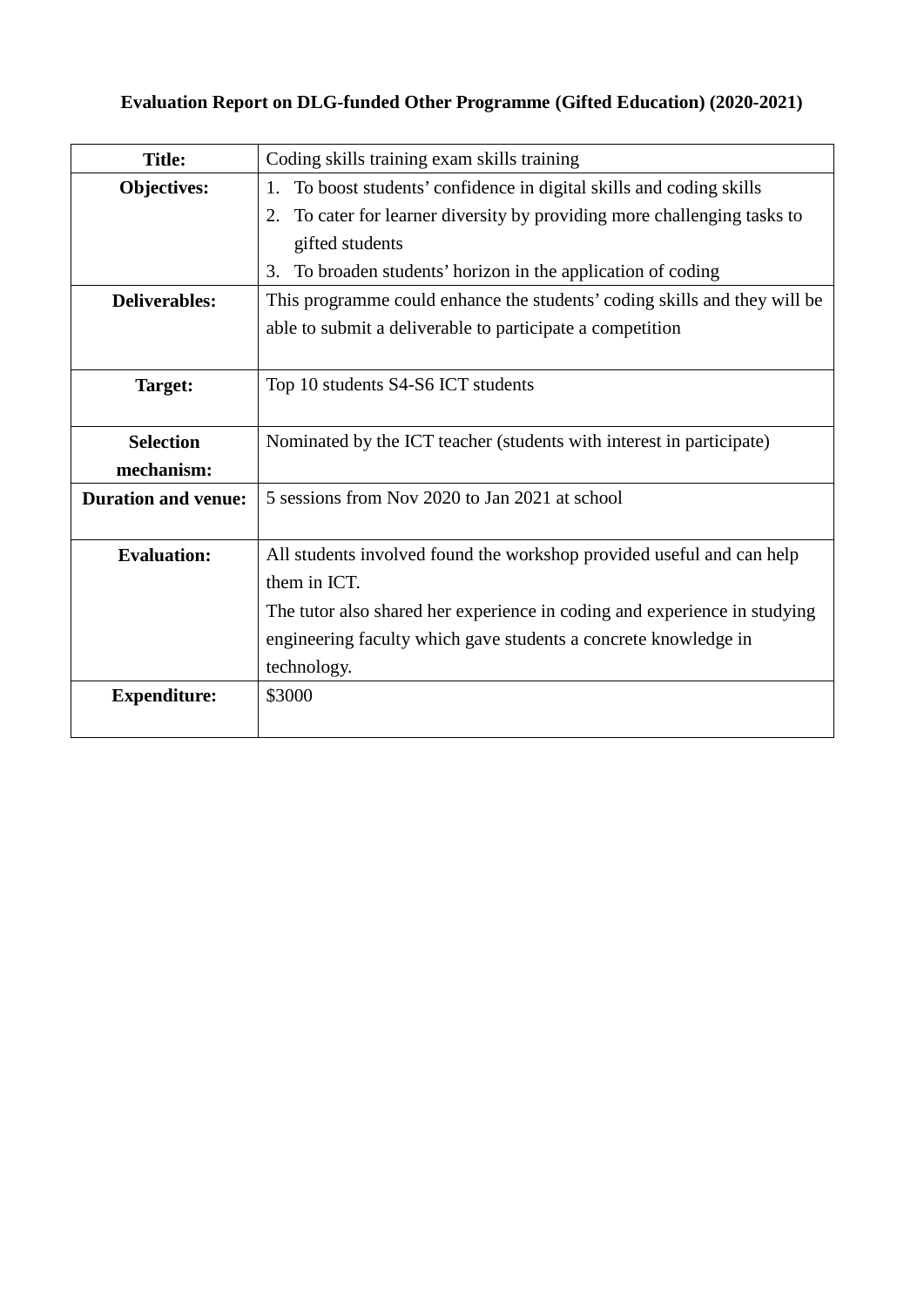# **Evaluation Report on DLG-funded Other Programme (Gifted Education) (2020-21)**

| <b>Title:</b>              | High-order Thinking Skills Training Programme                                                                                                                                                                                                                                         |
|----------------------------|---------------------------------------------------------------------------------------------------------------------------------------------------------------------------------------------------------------------------------------------------------------------------------------|
| <b>Objectives:</b>         | To enhance self-learning practices of the more-able students and help them<br>master high-order thinking skills                                                                                                                                                                       |
| <b>Deliverables:</b>       | This programme could enhance the understanding of more difficult<br>questions in HKDSE of Physics, Chemistry and Biology.                                                                                                                                                             |
| Target:                    | Top 10 outstanding S6 students in the science subjects                                                                                                                                                                                                                                |
| <b>Selection</b>           | Top 10 students who had attained highest scores in Physics, Chemistry and                                                                                                                                                                                                             |
| mechanism:                 | Biology in the Final Examination in 2019-20                                                                                                                                                                                                                                           |
| <b>Duration and venue:</b> | Three sessions from November 2020 to April 2021 at school                                                                                                                                                                                                                             |
| <b>Evaluation:</b>         | Due to new normal condition, some sessions were cancelled and some<br>sessions were conducted online. However, all the related learning<br>materials could be delivered to the students and students got some<br>improvement in the results in DSE in Physics, Chemistry and Biology. |
| <b>Expenditure:</b>        | \$5758.15                                                                                                                                                                                                                                                                             |